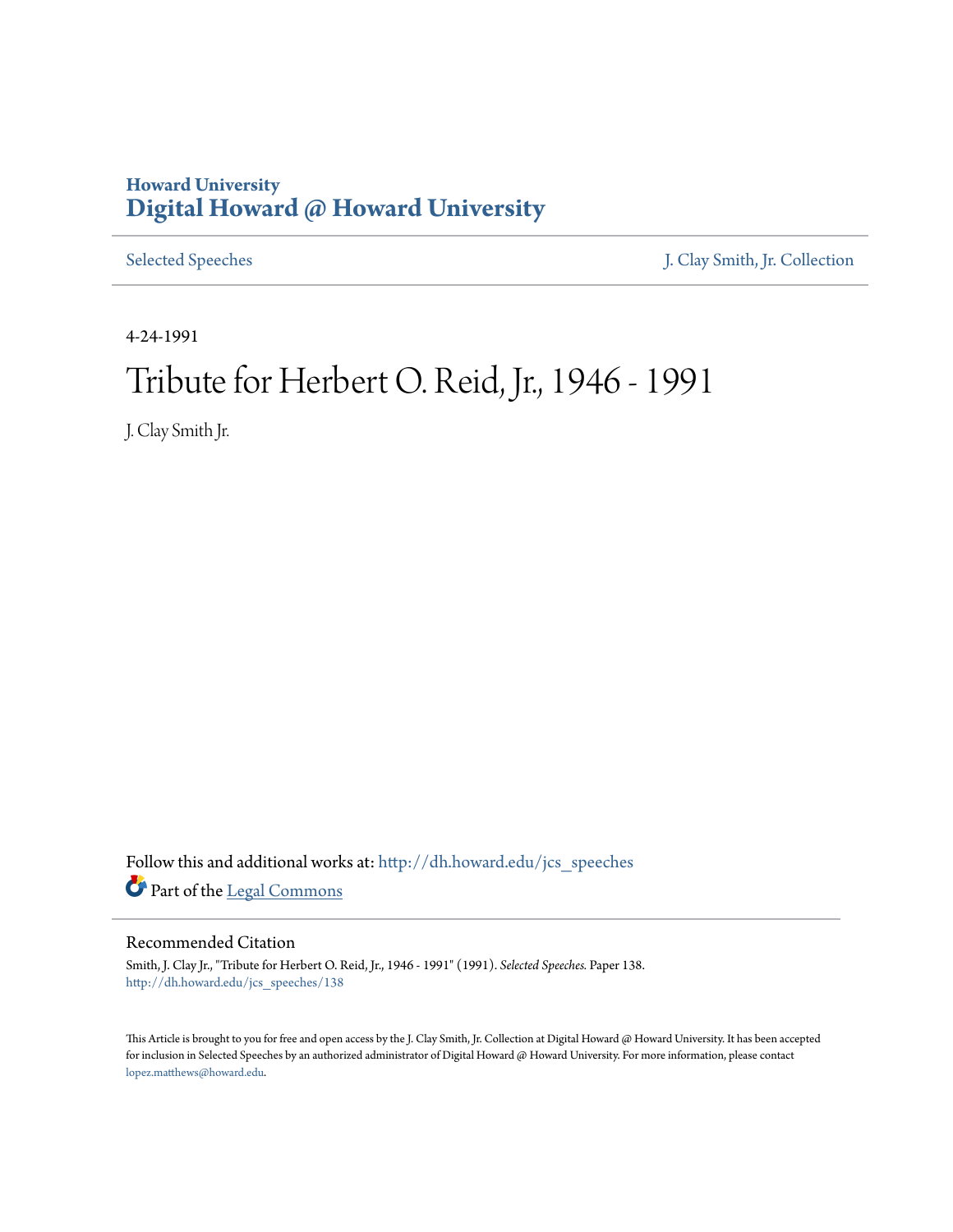## r TRIBUTE FOR HERBERT o. REID, JR.  $1946 - 1991$ <sup>\*</sup>

Every once in a while a gentle breeze blows across the bow of time and in *its* own way clears the fog so that a ray of sunshine can find *its* mark.

How often do we pay attention to the gentle breezes. We cannot see the breeze, yet, it *brings* us the greatest comfort, *if*  only for the short *time* that *it* touches, indeed commands, our solemn attention.

It was only in the last six to ten months that Herbert, Jr. and I had one of our periodic discussions on the corner of Van Ness and Connecticut Avenue, not far from the Howard University school of Law. Over the years, we had several discussions--some reaching back to 1969 when he was first hospitalized at Freedman's Hospital.

ł,

ŧ

The last conversation was on the subject of eating habits. I was eating some potato chips when Herbert, Jr. and I met and he laid into me, no, he gave me a lecture on bad food, such as potato chips. I tried disparately to defend myself-after all, this is a free country, I thought, and I can do what I please. But, Herbert, Jr., would hear none of my opinions and was bent on me hearing his. He was a chip off-of-the-old block, I thought.

Michigan Park Christian Church, Wednesday, April 24, 1991.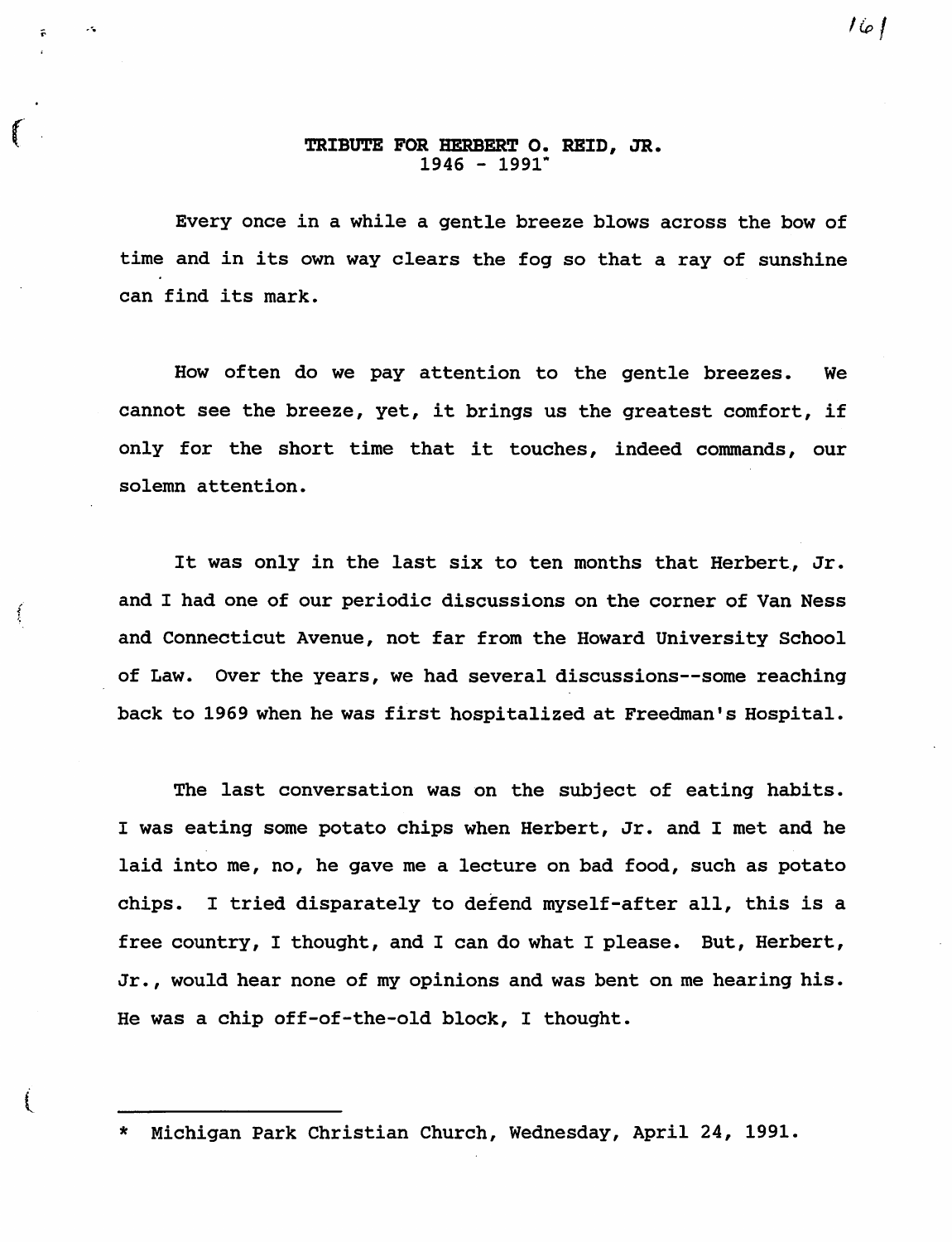There were other occasions in which Herbert, Jr., visited the law school. He sought out old friends for discussion--sometimes- -long discussions. Professors Issac Barfield, Henry H. Jones and Ms. Roberta Harris, I'm sure remember Herbert, Jr.'s visits.

(

(

Herbert, Jr., had several wonderful qualities, such as that gentle breeze that I described earlier. For example, Herbert, Jr., sought and could get your attention. His eyes, often ablaze with a mixed romantic gleam and those long fingers that were ever in your face as he stood eloquently before you cleverly picking your every opinion apart, were really gentle breezes spouting forth from a gentle, kind and thoughtful human being.

The closest friends of Ann, Herbert, Sr., and Carlene know more than do I that life was "no crystal staircase" for Herbert, Jr. However, no one can deny that he fought against every encroachment on his liberty--his desire to be free, free like that gentle breeze.

Herbert, Jr's., sense of liberty, his fearless desire to be free made him aware that freedom was in knowledge--so he read a lot and prided himself on learning about history and culture. His sensitivity to people, his excessive desire to defend the helpless made him a soul of God's Green Earth.

There is a lot that we owe to Herbert, Jr., including the

2